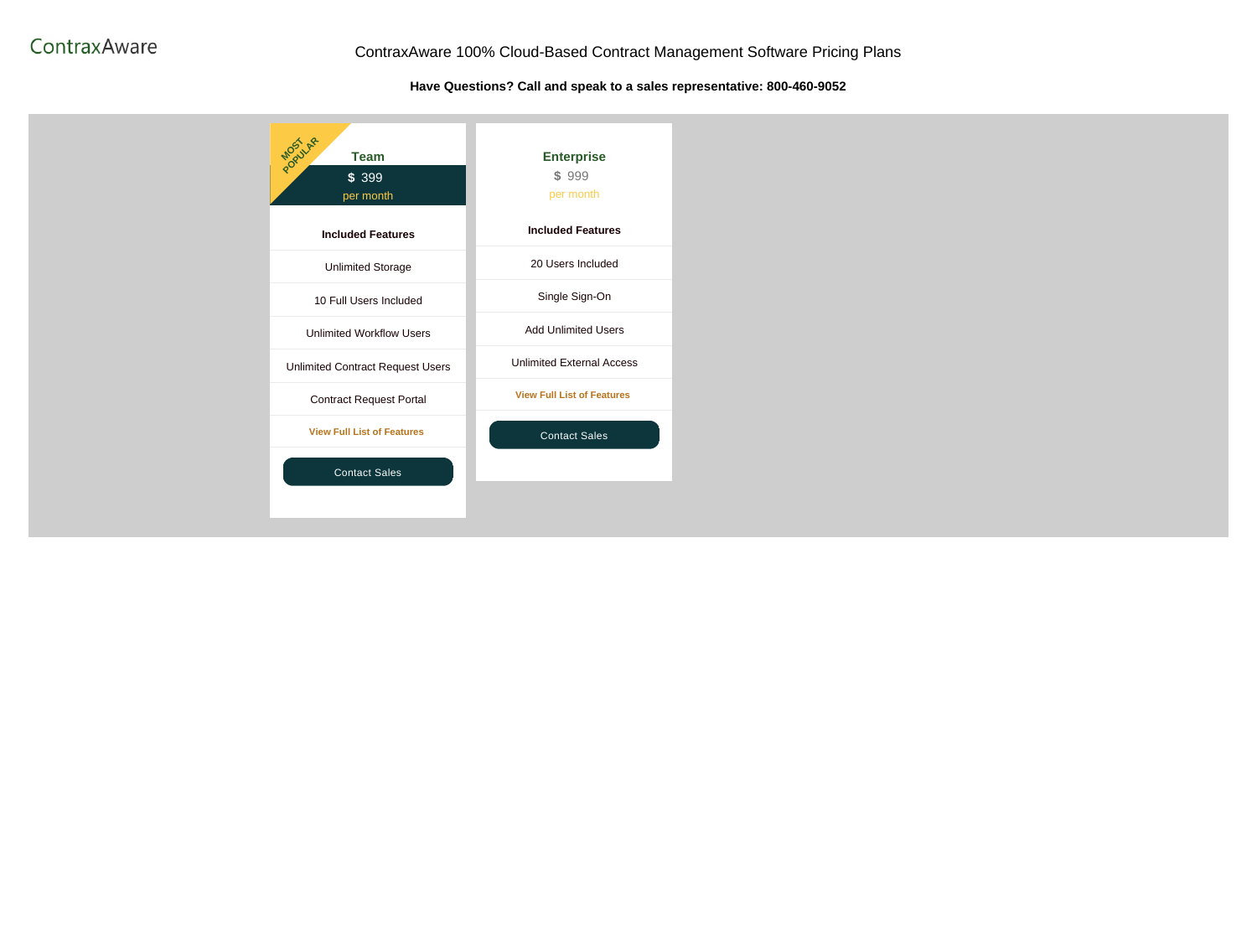#### **Contract Management Features**

| <b>Contract Data Management Feature</b>            | <b>Team</b>              |
|----------------------------------------------------|--------------------------|
| <b>General Data Management</b>                     |                          |
| Centralize unlimited contracts                     | ╱                        |
| Securely access from anywhere                      | ╱                        |
| Import existing contracts                          | ╱                        |
| Create new contracts                               | ╱                        |
| <b>Track contract stage</b>                        | ╱                        |
| <b>Configurable by Contract Type</b>               |                          |
| Configurable data entry forms                      | ╱                        |
| Configurable required fields                       | ╱                        |
| Configurable default fields                        | ╱                        |
| <b>Configurable Validation Rules</b>               |                          |
| <b>Maintain Unlimited Records related to</b>       |                          |
| <b>Contract information</b>                        | $\overline{\mathscr{S}}$ |
| Document information                               | ∕                        |
| Parties information (vendor, customers, employees) | ╱                        |
| <b>Tasks information</b>                           | $\overline{\phantom{a}}$ |
| <b>Workflow information</b>                        | <sup>1</sup>             |
| Maintain lists (State, County, Contract Type etc)  | ╱                        |
| Link related contracts                             | ╱                        |
| Data export utility                                | $\overline{\mathscr{S}}$ |
| unlimited custom fields                            | ╱                        |
| Data import utility                                | ╱                        |
| Create unlimited custom tables                     | $\overline{\phantom{a}}$ |
| Create custom table relationships                  | <b>Septiment</b>         |

| <b>Enterprise</b> |
|-------------------|
|-------------------|

| the contract of the contract of the contract of the contract of the contract of the contract of the contract of |
|-----------------------------------------------------------------------------------------------------------------|

- $\begin{array}{c} \begin{array}{c} \begin{array}{c} \end{array} \end{array} \end{array}$  $\begin{array}{c} \begin{array}{c} \mathbf{1} \end{array} \end{array}$
- 
- $\begin{array}{c} \begin{array}{c} \mathbf{1} \end{array} \end{array}$  $\mathscr{L}^{\mathbb{R}}$  $\mathscr{L}^{\mathbb{R}}$
- $\begin{array}{c} \begin{array}{c} \mathbf{1} \end{array} \end{array}$
- - $\begin{array}{c} \begin{array}{c} \begin{array}{c} \end{array} \end{array} \end{array}$  $\label{eq:2} \mathcal{L}_{\text{eff}}^{\text{max}}(\mathbf{r})$
	- $\mathscr{L}^{\mathscr{L}}$
	- $\mathscr{L}$
	- $\mathcal{L}^{\text{max}}$
- $\mathcal{L}^{\text{max}}$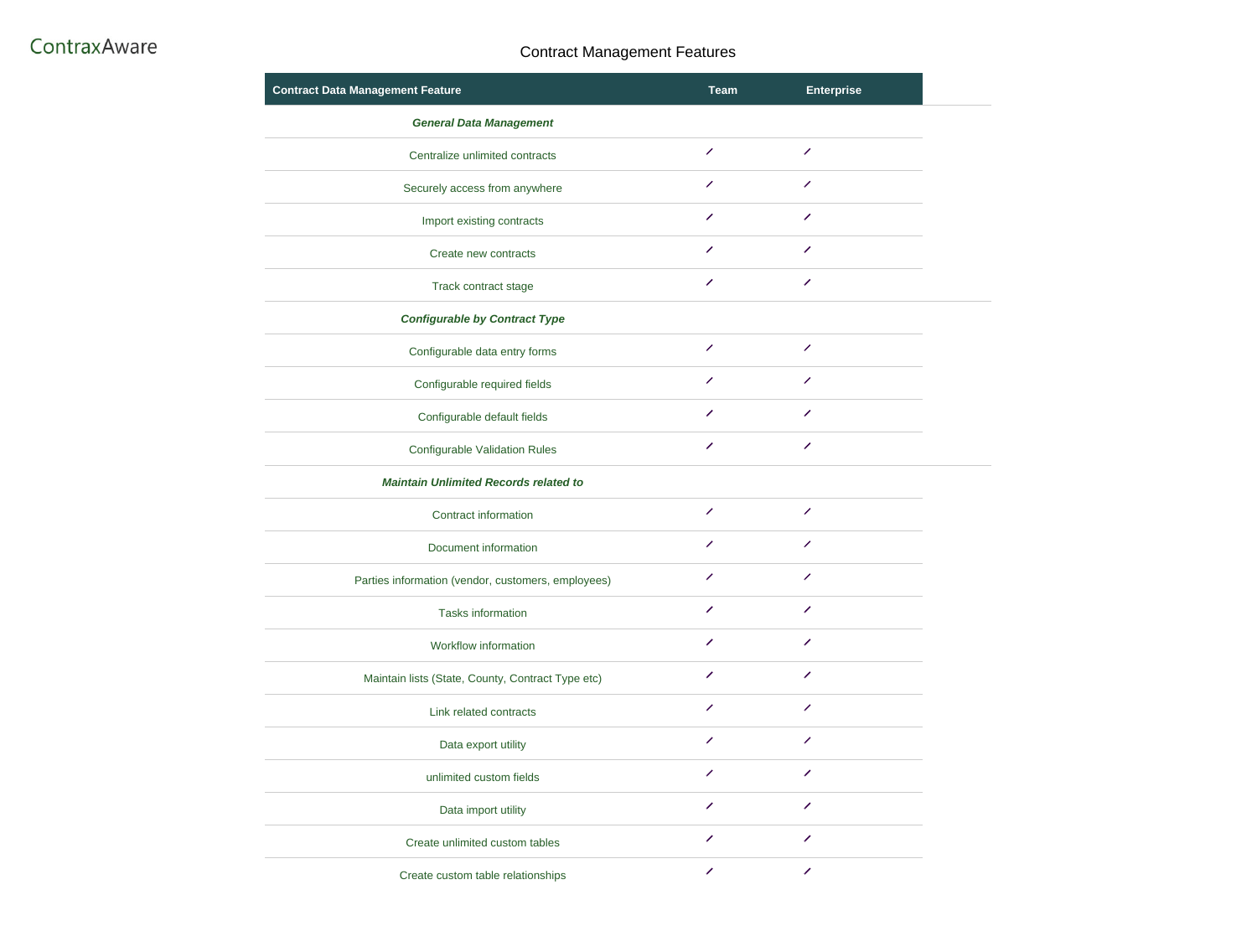| <b>Contract Document Management Features</b> | <b>Team</b>              |
|----------------------------------------------|--------------------------|
| Add existing or create new contracts         | ╱                        |
| Store any type of contract document          |                          |
| Unlimited document storage                   |                          |
| Document OCR engine                          | ╱                        |
| Global text document search                  | $\overline{\phantom{a}}$ |
| <b>Revision tracking</b>                     | ╱                        |
| Word to .PDF conversion                      | $\overline{\mathscr{S}}$ |
| Document check in and check out              | ╱                        |
| Document locking                             | $\overline{\phantom{a}}$ |
| Revision comparison tool                     | ╱                        |
| .PDF/Any Image Files to Word conversion      | ╱                        |

| <b>Enterprise</b>        |
|--------------------------|
| $\overline{\phantom{a}}$ |
| $\overline{\mathscr{S}}$ |
| $\overline{\mathscr{S}}$ |
| $\overline{\phantom{a}}$ |
| $\overline{\phantom{a}}$ |
| $\overline{\mathscr{S}}$ |
| $\overline{\mathscr{S}}$ |
| $\overline{\mathscr{S}}$ |
| $\overline{\mathscr{S}}$ |
| $\overline{\mathscr{S}}$ |
| $\overline{\mathscr{S}}$ |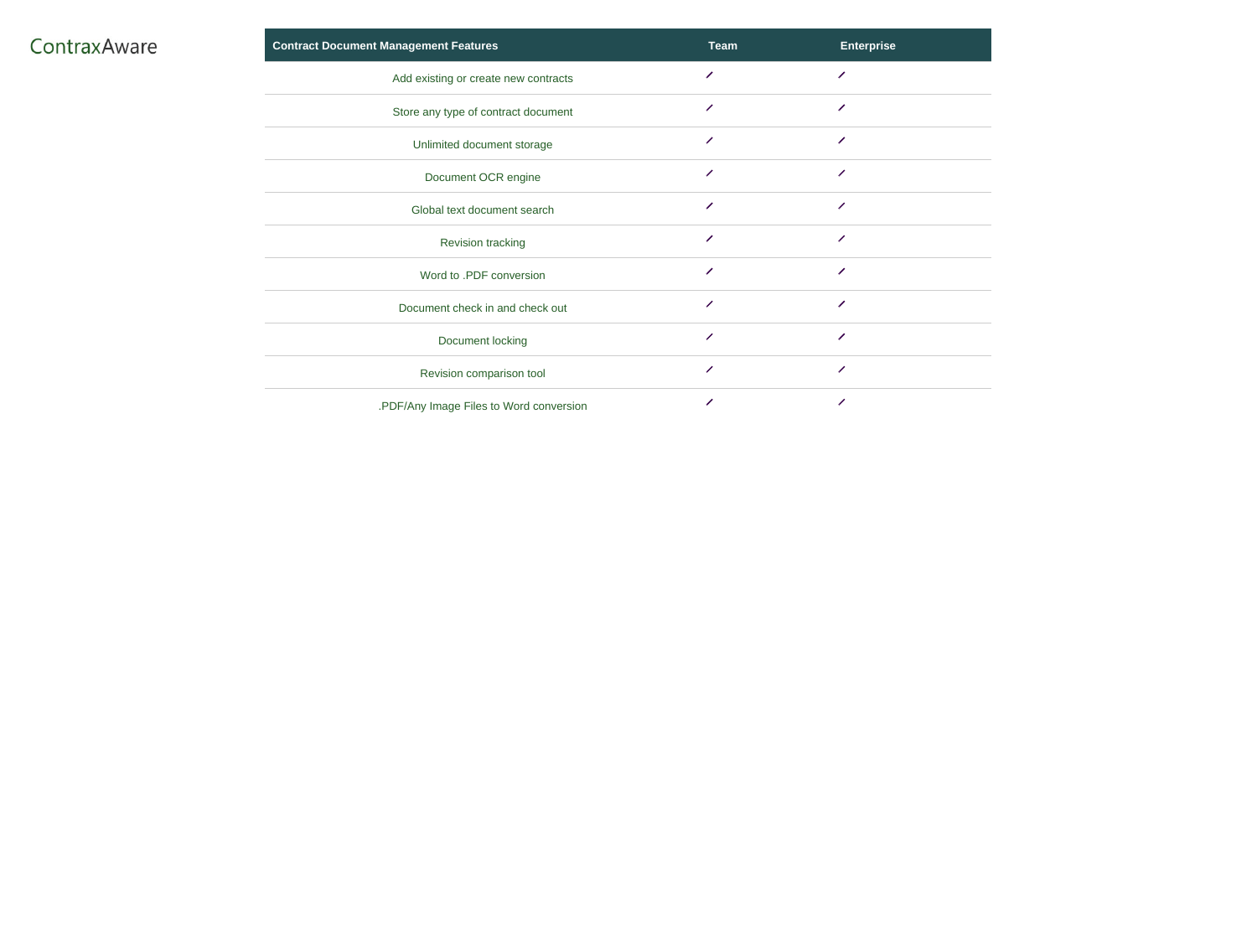|  |  | ContraxAware |  |
|--|--|--------------|--|
|  |  |              |  |

| <b>Contract Task Management</b>                       | <b>Team</b> | <b>Enterprise</b> |
|-------------------------------------------------------|-------------|-------------------|
| Automated email task reminders                        |             |                   |
| Group, Sort, Share and Export task lists              | ╱           |                   |
| Key Performance Indicator Summary Badges              |             |                   |
| Report Tasks by Individual or All users               |             |                   |
| <b>Scheduled Task Reports to Email</b>                |             |                   |
| Task summary dashboard with Graphs                    |             |                   |
| Track contracts through the entire contract lifecycle |             |                   |
| Track important milestone dates and obligations       |             | ╱                 |
| Track unlimited contract related tasks                |             |                   |

| <b>Enterprise</b>        |
|--------------------------|
| $\overline{\mathscr{S}}$ |
| $\overline{\mathscr{L}}$ |
| $\overline{\mathscr{S}}$ |
| $\overline{\mathscr{S}}$ |
| $\overline{\mathscr{S}}$ |
| ╱                        |
| $\overline{\mathscr{S}}$ |
| $\overline{\mathscr{S}}$ |
| $\overline{\phantom{a}}$ |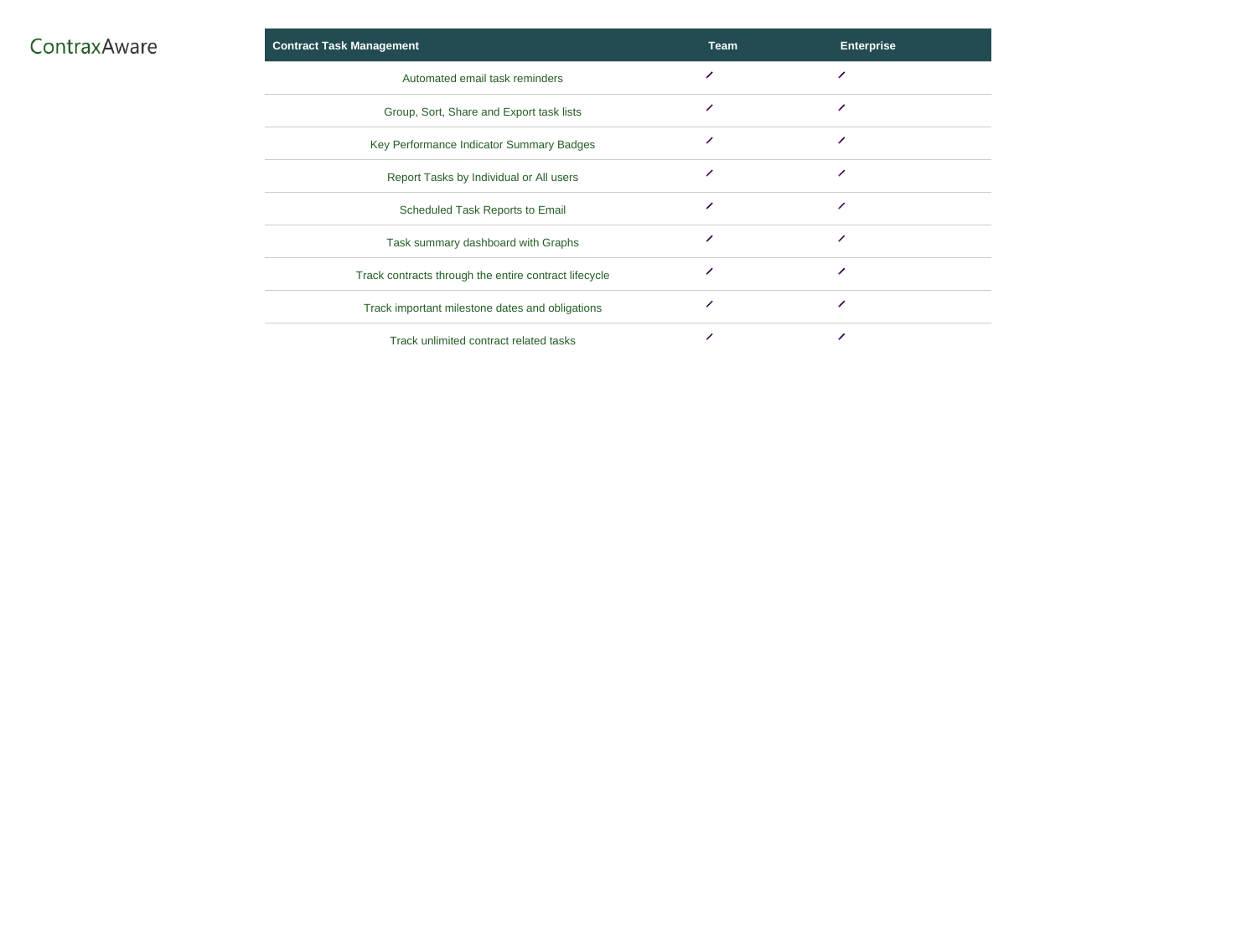| <b>User Administration</b>                     | <b>Team</b> |
|------------------------------------------------|-------------|
| Manage Users - Add, Edit, Delete               | ╱           |
| Manage Roles - Add, Edit, Delete               | ╱           |
| <b>Assign Roles To Users</b>                   | ╱           |
| Control Access Rights - Read, Write, Full      | ╱           |
| Control access by contract type                | ╱           |
| Control the functions users access             | ╱           |
| <b>Control Administration Rights</b>           | Z           |
| Manage User Properties - Email, Department etc | ∕           |
| Manage external user access                    |             |

| <b>Enterprise</b>        |
|--------------------------|
| $\overline{\mathscr{S}}$ |
| $\overline{\mathscr{S}}$ |
| ╱                        |
| ╱                        |
| $\overline{\mathscr{S}}$ |
| $\overline{\mathscr{S}}$ |
| $\overline{\mathscr{S}}$ |
| $\overline{\mathscr{S}}$ |
|                          |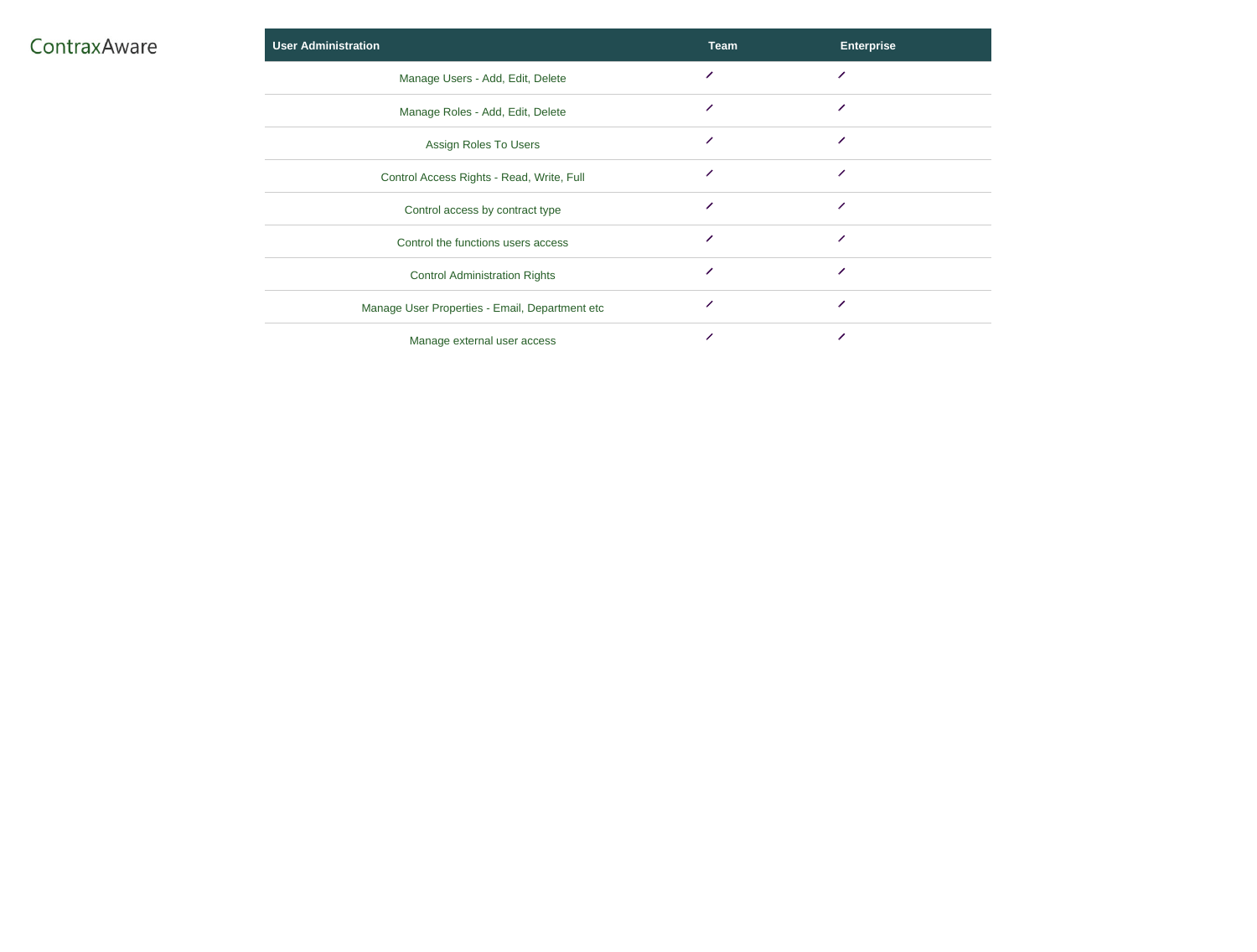| <b>User Request Portal</b>                          | <b>Team</b> | <b>Enterprise</b> |
|-----------------------------------------------------|-------------|-------------------|
| Allow users to request contracts from anywhere      |             |                   |
| Assign required data elements for request           |             |                   |
| Upload contract & supporting documents              |             |                   |
| Email & In-system alerts for incoming requests      |             |                   |
| Request additional information from requester       |             |                   |
| Requestor can track the status of contract requests |             |                   |

| <b>Enterprise</b> |
|-------------------|
|                   |
|                   |
|                   |
|                   |
|                   |
|                   |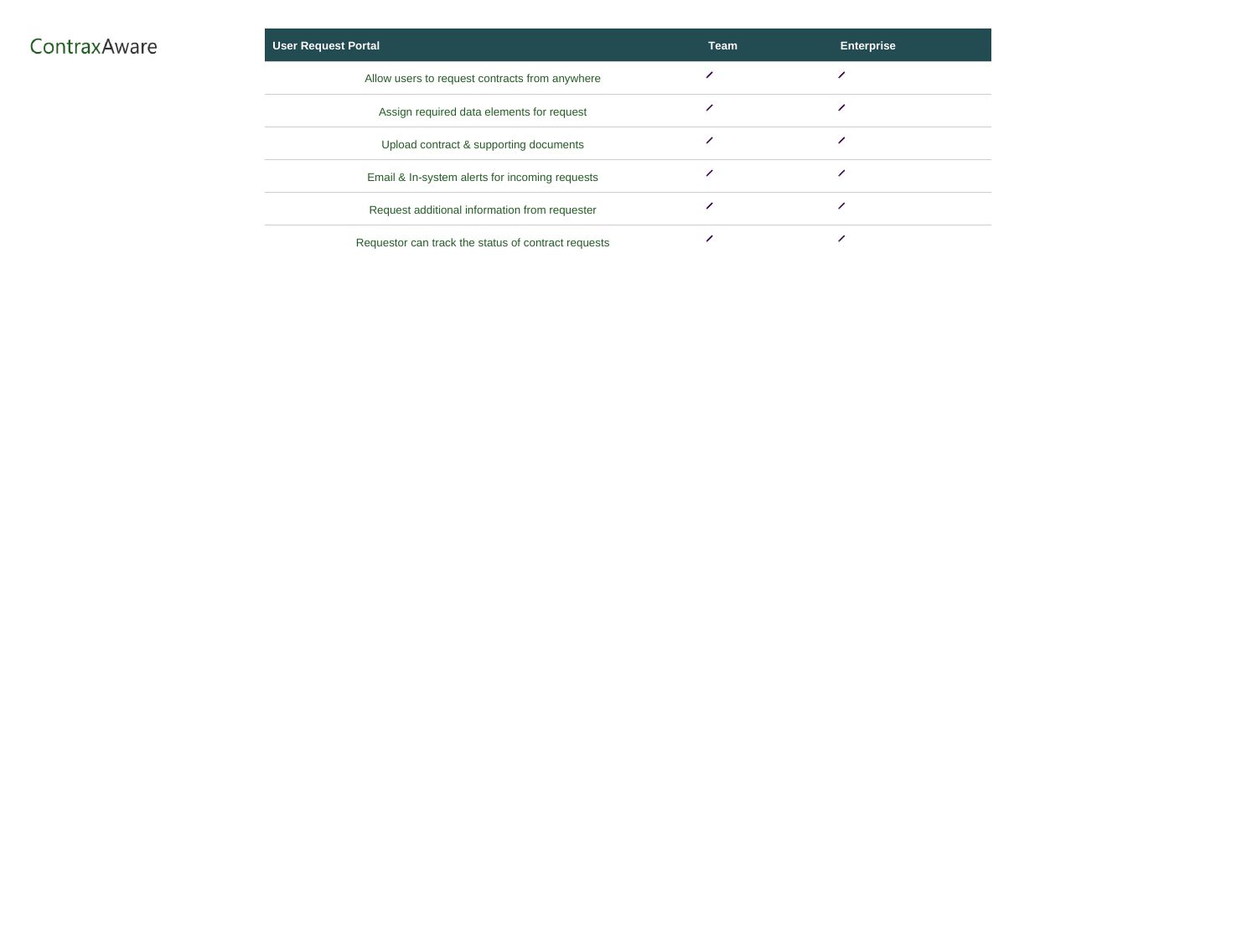|  |  | ContraxAware |  |
|--|--|--------------|--|
|  |  |              |  |

| <b>Electronic Signatures</b>                          | <b>Team</b> | <b>Enterprise</b> |
|-------------------------------------------------------|-------------|-------------------|
| DocuSign integration*                                 |             |                   |
| Send contracts for eSignature in seconds              |             |                   |
| Send signature request to internal & external signers |             |                   |
| Sign contracts from anywhere on any device            |             |                   |
| Track signature status within ContraxAware            |             |                   |
| Place signature and initial tags on any document      |             |                   |
| Receive emails as signatures are completed            |             |                   |
| Receive an email when signatures are overdue          |             |                   |
| Signed contract saved directly in contract record     |             |                   |

| <b>Enterprise</b>        |
|--------------------------|
| $\overline{\mathscr{S}}$ |
| $\overline{\mathscr{L}}$ |
| ╱                        |
| $\overline{\mathscr{L}}$ |
| $\overline{\mathscr{S}}$ |
| $\overline{\mathscr{S}}$ |
| ╱                        |
| ╱                        |
| ╱                        |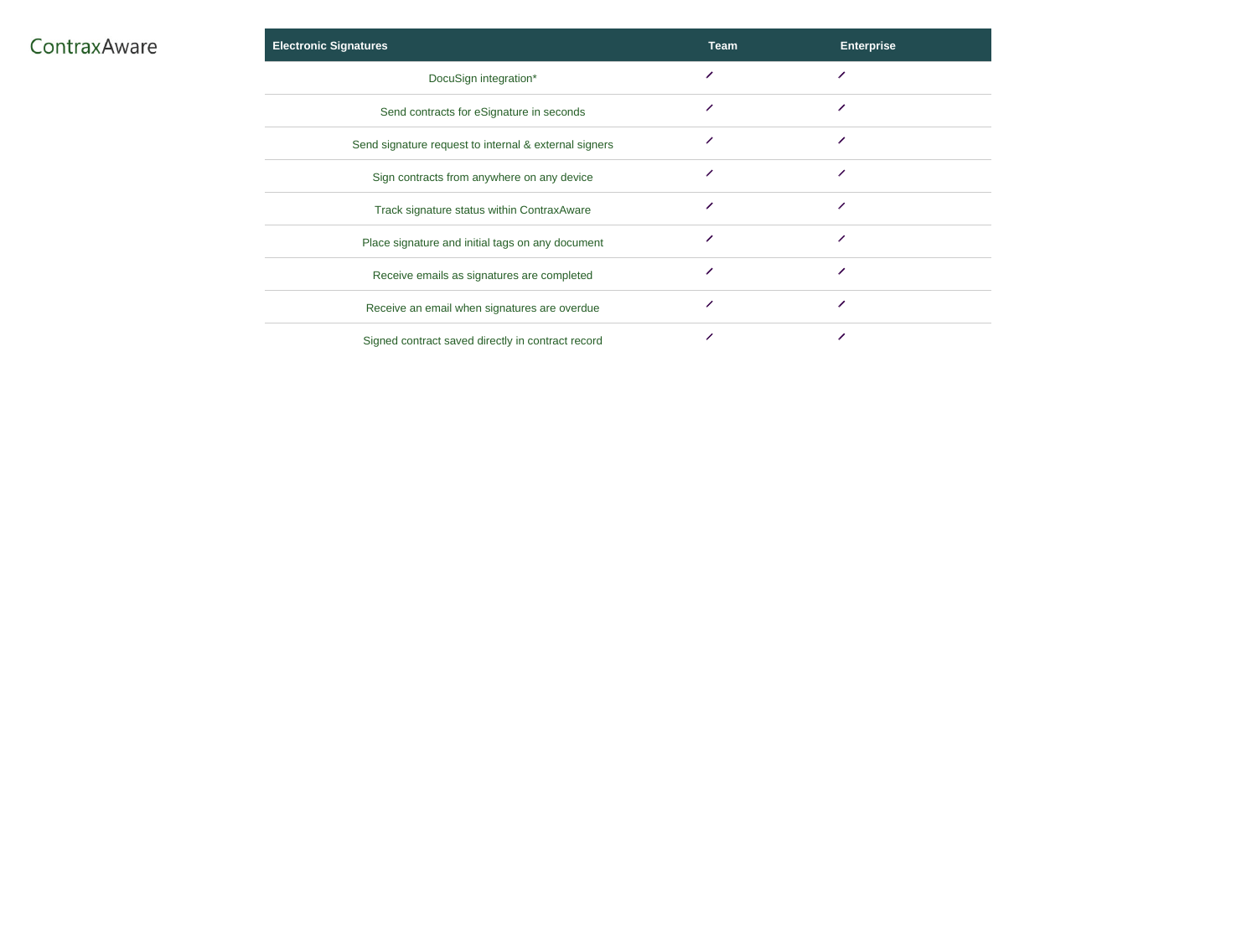| ContraxAware |  |  |  |  |  |
|--------------|--|--|--|--|--|
|              |  |  |  |  |  |

| <b>Workflow Automation Features</b>                      | <b>Team</b>              | <b>Enterprise</b>        |
|----------------------------------------------------------|--------------------------|--------------------------|
| <b>Create unlimited Workflow Templates</b>               | ╱                        | ╱                        |
| Assign default Approval, Signature WF to contract types  | ╱                        | $\overline{\phantom{a}}$ |
| Automate Approvals, Negotiations, Signature and Review   | ╱                        | ╱                        |
| Initiate Workflows from within Contract Records          |                          | ╱                        |
| Assign internal and external users                       | ╱                        | ╱                        |
| Assign parallel and sequential workflow steps            | ╱                        | $\overline{\mathscr{S}}$ |
| 1st Approval option - allow one of many users to approve | ╱                        | $\overline{\phantom{a}}$ |
| Assign due dates to Workflows                            | $\overline{\phantom{a}}$ | ╱                        |
| Include access to contract record details and documents  | ╱                        | $\overline{\phantom{a}}$ |
| System generated, automatic emails to assigned user      |                          | <b>Septiment</b>         |
| Link from email to workflow and contract details         |                          | ╱                        |
| Simple single page, single click Accept / Reject         |                          |                          |
| On-screen prompts guide users through WF steps           | ╱                        | ╱                        |
| <b>Track Workfow Current Status, current step</b>        | $\overline{\phantom{a}}$ | ╱                        |
| Remind Users of workflow assignment and due dates        |                          |                          |
| Be alerted of upcoming and overdue workflows             |                          |                          |
| Email alerts for completed and overdue WF's              |                          |                          |
| dashbard/reporting for management of all WF's            | ╱                        |                          |

| <b>Enterprise</b>        |
|--------------------------|
| $\overline{\phantom{a}}$ |
| $\overline{\mathscr{S}}$ |
| $\overline{\mathscr{S}}$ |
| $\overline{\mathscr{S}}$ |
| $\overline{\mathscr{S}}$ |
| $\overline{\mathscr{S}}$ |
| $\overline{\mathscr{S}}$ |
| $\overline{\phantom{a}}$ |
| $\overline{\mathscr{S}}$ |
| $\overline{\mathscr{S}}$ |
| $\overline{\mathscr{S}}$ |
|                          |
| ╱                        |
| $\overline{\mathscr{S}}$ |
| $\overline{\phantom{a}}$ |
| $\overline{\phantom{a}}$ |
| ╱                        |
| $\overline{\phantom{a}}$ |